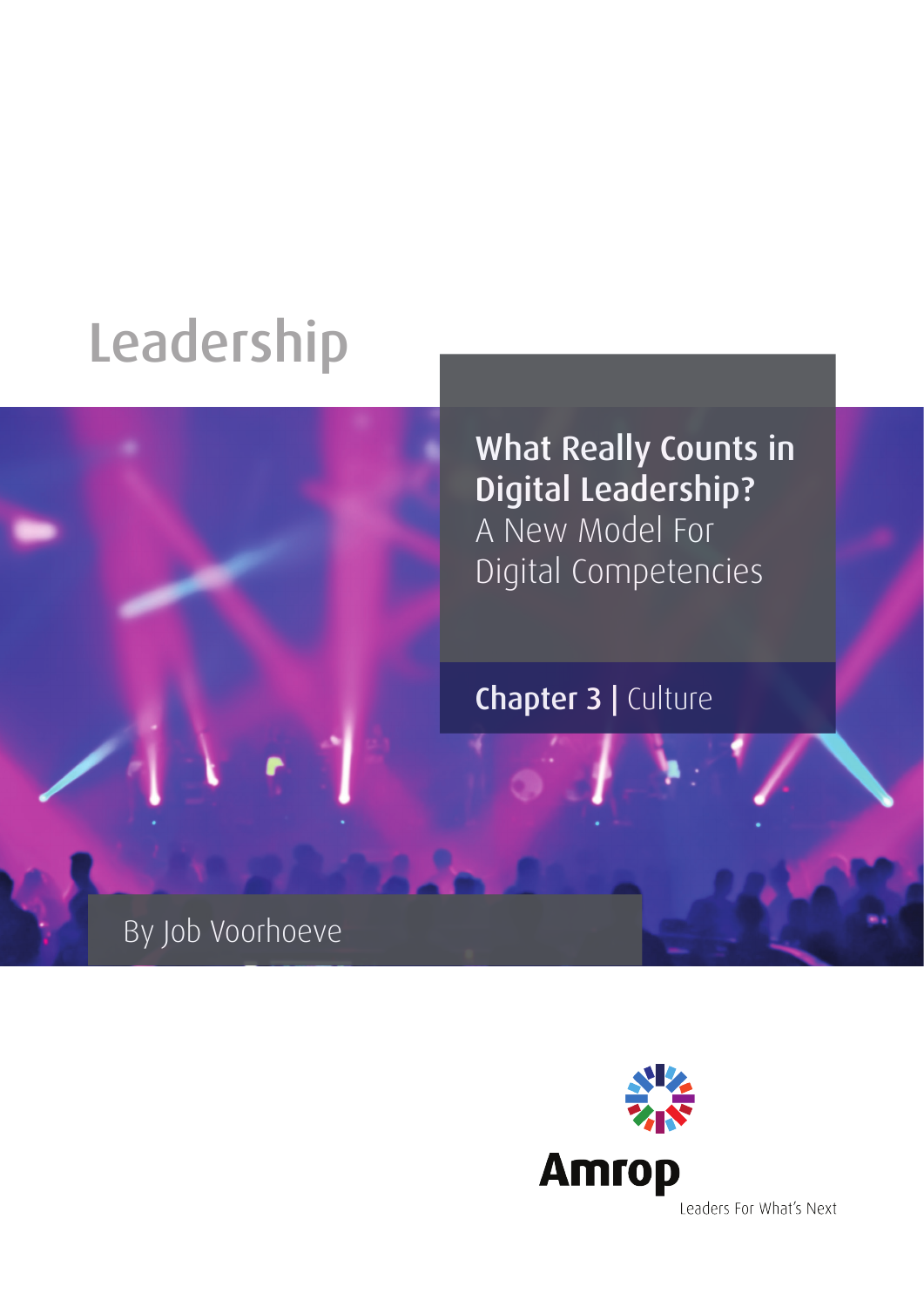### What Really Counts in Digital Leadership?

A New Model For Digital Competencies By Job Voorhoeve

### Chapter 3 | Culture

#### **Background**

The quest for digitization demands exceptional leaders, bridgebuilders fluent not just in digital engineering, but in the related dimensions of strategy, culture and organization.

This leads to a big question for non-tech organizations: defining a clear profile for CIO's, CDO's and their equivalents. At the highest level, what is the purpose of digitization? Serving which organizational domains? How can we drill all of this down into a clear and coherent set of competencies?

#### About the ADCM

Amrop's Digital Competency Model (ADCM) is a 4-dimensional dashboard with 24 subindicators. More than a theoretical model, it is based on hundreds of observations from our interactions with clients and candidates. It also owes much to the rich pool of academic literature sparked by digital transformation.

In 2019, an Amrop Study: 'Digitization on Boards, 3rd Edition', exploring the challenges faced by C-suite digital leaders confirmed the need for a role framework: 41% said they lacked a clear role profile when they joined the organization. And only 18% were assigned a senior mentor or coach.

As Peter Drucker famously said: "culture eats strategy for breakfast." The fast-moving and complex environment of digitization is no exception to the rule. For a digital strategy to grow and flourish, it must be rooted in a working culture that is developed and exemplified by a progressive CIO.

Looking at the ability of digital leaders to create a digital culture, our 2019 study found at least some encouraging signs: 50% are succeeding in building a sense of cohesion in a fragmented organizational picture, fostering collaboration across internal silos and departments. However they were less than confident in their *agility* and in their ability to cultivate *digital learning organizations*.

What exactly are the competencies needed for a CIO to foster a digital culture? This is the focus of this third chapter of our four-part series unpacking Amrop's Digital Competency Model.

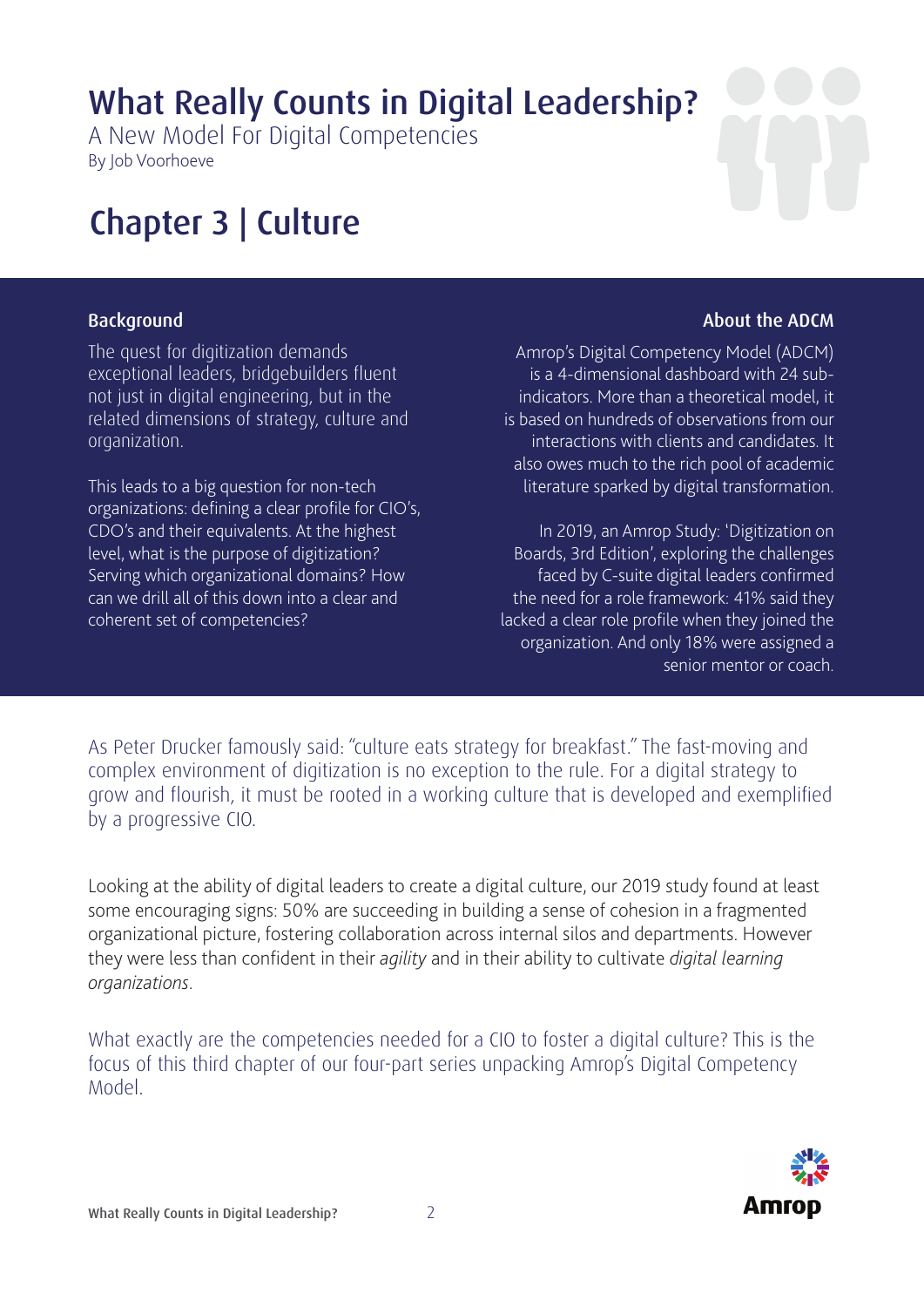## The Digital Organization | The 6 Competencies



### 1 Growth Mindset

As a senior leader, the CIO's mindset determines the values and behaviors that shape digital transformation in all an organization's spheres of operation. A growth mindset in particular is a primary competence. This is because the greatest outcomes of an innovative digital vision are the ones that demand the most stretch and ambition. Key question:

How confident do I feel in leading stakeholders towards new opportunities and challenging goals?

In describing the 'fixed and growth' mindset, psychologist Carol Dweck explains that intelligence, talent (and thus success) are qualities that are either seen as fixed, or as open to development and constant improvement (Gino & Staats 2015). CIOs with the second belief tend to invest more time and effort in their initiatives and so achieve more. They embrace transformation challenges by overcoming the fear of failure. Not only do they fearlessly look challenges in the eye, they see them as opportunities to learn and improve. In this way, even audacious goals become attainable.

Given the instability and speed of the digital playing field, risk is ever-present. A growth mindset is the optimal starting point for a leader to take a positive view of risk in a way that leads to adaptation and innovation. The proviso, as we have seen in Chapter 2 of our series (Organization), is for digital risk to be appropriately managed.

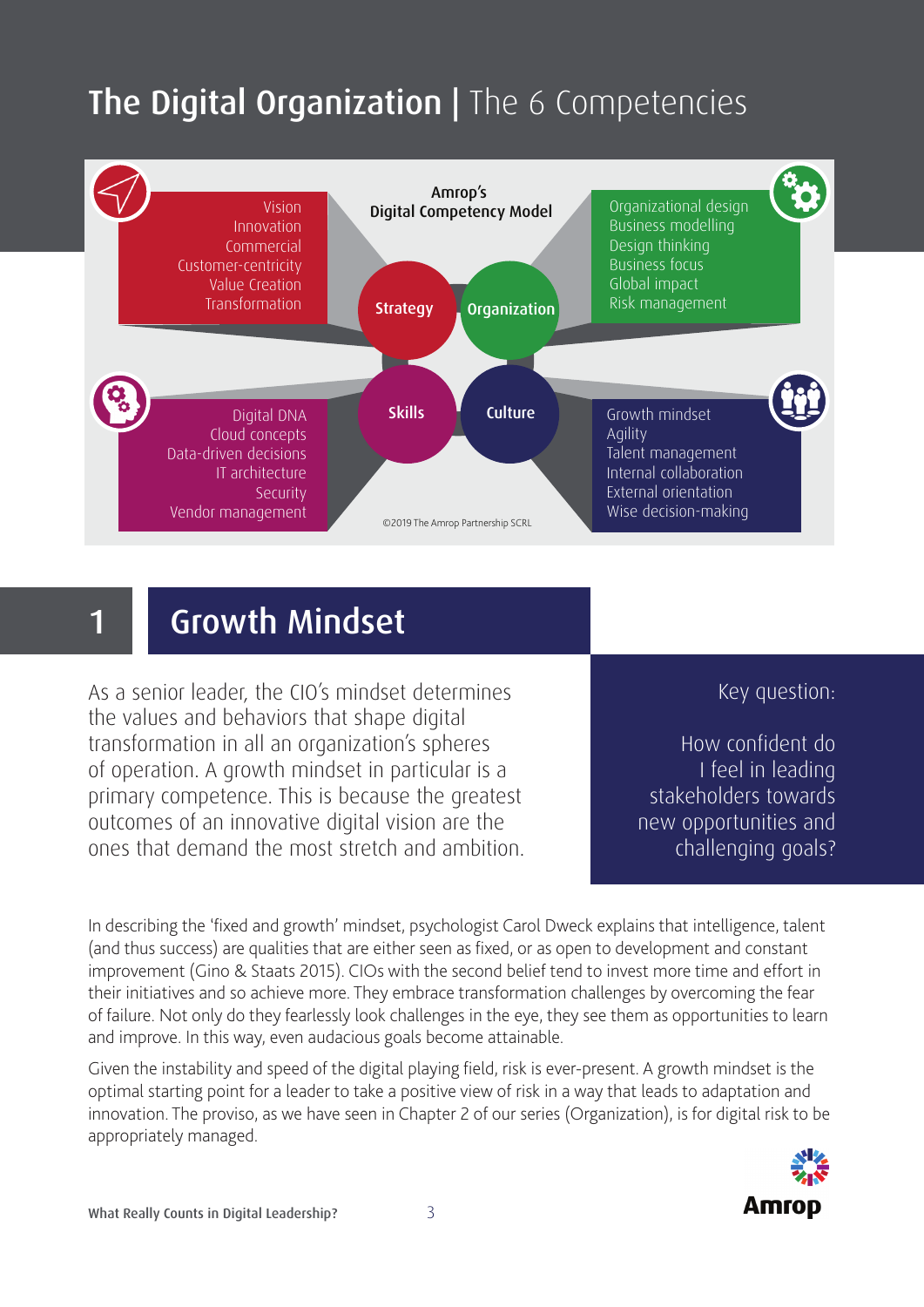# 2 | Agility

Establishing a true digital culture is an ongoing exercise. It means constantly re-shaping and adapting the digital terrain, positively influencing stakeholder perceptions throughout.

Neubauer et. al (2017) describe the ideal leader for the digital age as an agile leader. The researchers studied executives who outperformed their peers in the unstable environment of digital transformation. They found that agility was a distinguishing factor; a conglomeration of skills and behaviors that contribute to success. (Non-agile leaders, in comparison, perform better in more stable contexts).

How confident am I in cultivating stakeholder willingness & ability

to experiment, flex &

Key question:

adapt?

What does agility consist of? Adaptability, vision and humility, behaviors such as fast execution and informed decision-making, are integral elements. Agility means that even relatively static organizations can "compete and win in this new digitally-disrupted world if their leaders are able to adapt to it" (ibid.).

This is a real shift in the concept of leadership, towards a more flexible and holistic view. Humility in particular, (traditionally under-rated), is key for digital leaders to thrive in their disruptive habitats. For Neubauer and colleagues, humility means "learning to accept, welcome, and leverage the knowledge of team members, peers and employees for the benefit of the business". This is why humility is such a crucial aspect of agility. Accepting that he doesn't have all the answers, recognizing the contribution of others as a learning opportunity, help CIOs to build and run teams that truly get to grips with digitization. Moreover, humility doesn't need to conflict with self-confidence or assertiveness. It is an attitude of respect, a spirit of collaboration that turns talent management into an asset for digitization.

# 3 Talent Management

Talent management is a set of attitudes and measures that are geared to optimizing human resources to meet the goals of digital era.

It includes the recognition of the strengths, pitfalls and needs of employees. CIOs who attract, manage and retain talented staff are adept in providing concrete and constructive feedback. They facilitate opportunities to develop personal potential, and show overall interest in the constant improvement of talented colleagues (Førlob 2006).

They also emphasize diversity of thought, cultivating an inclusive culture as they understand the positive effects of diversity on business performance. Good digital talent acts as a magnet for more good digital talent. However, this raises another challenge: aligning newcomers with established corporate rules (Jordan 2018). Particularly in the case of a younger, digital native demographic, traditional organizations must develop a strategy that blends the need for alignment with the specific motivation factors of this (atypical) talent pool.



**Amrop** 

capabilities?



Key question:

How confident am

I in ensuring we learn & develop the

necessary digital skills &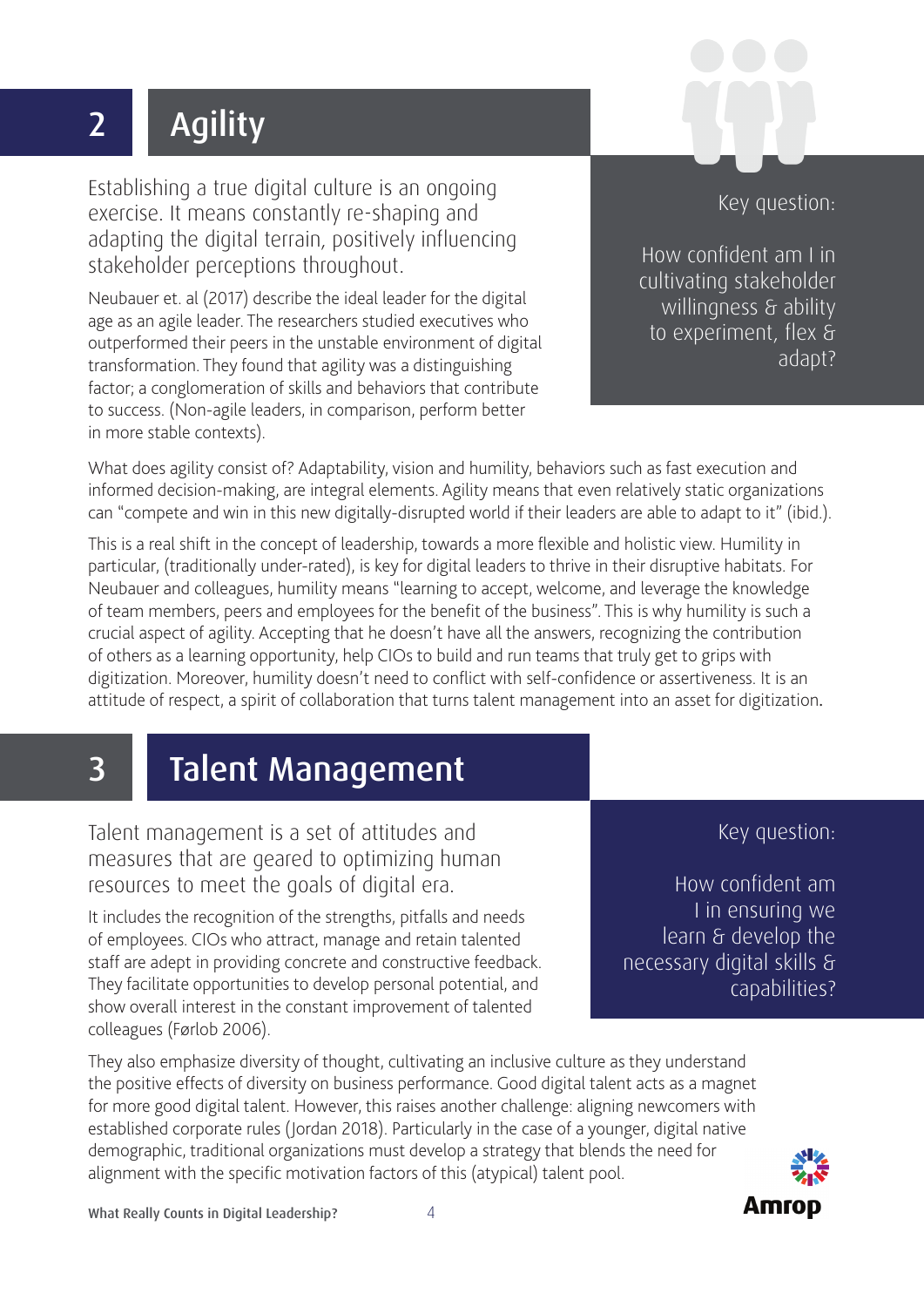### 4 Internal Collaboration

In order to bring out the best in an organization's talent, digital leaders have to enhance internal collaboration. Solving digital challenges means that CIO's must introduce fluidity into the dynamics between functions, divisions and tasks. As such, they encourage non-traditional systems with mobile boundaries and linkages.

To foster internal collaboration a CIO needs specific technical skills. These include "developing data-quality assessment methods or mechanisms; cataloguing data products, sources and standards; creating processes for managing metadata or master data; engaging in information-product mapping; and establishing datagovernance structures". (Lee et. al 2014).

The MIT Sloan Management Review and Deloitte's Third Annual Report (2017) single out cross-functional collaboration as a distinguishing factor of organizations that have successfully embraced digitization. When digital business becomes a priority, the way of working moves from isolated tasks and departments, to an integrated flow.

For example: "as digital platforms allow customers to approach the company's product line as a coherent whole, the company will likely need to reorganize in order to meet these customers' needs effectively."

When the way of working is transformed, internal collaboration is a pathway to expose people to constant interconnection and mutual learning. All in the name of an agile adaptation to digital change.

Key question:

How confident am I fostering collaboration & exchange across internal silos and departments?

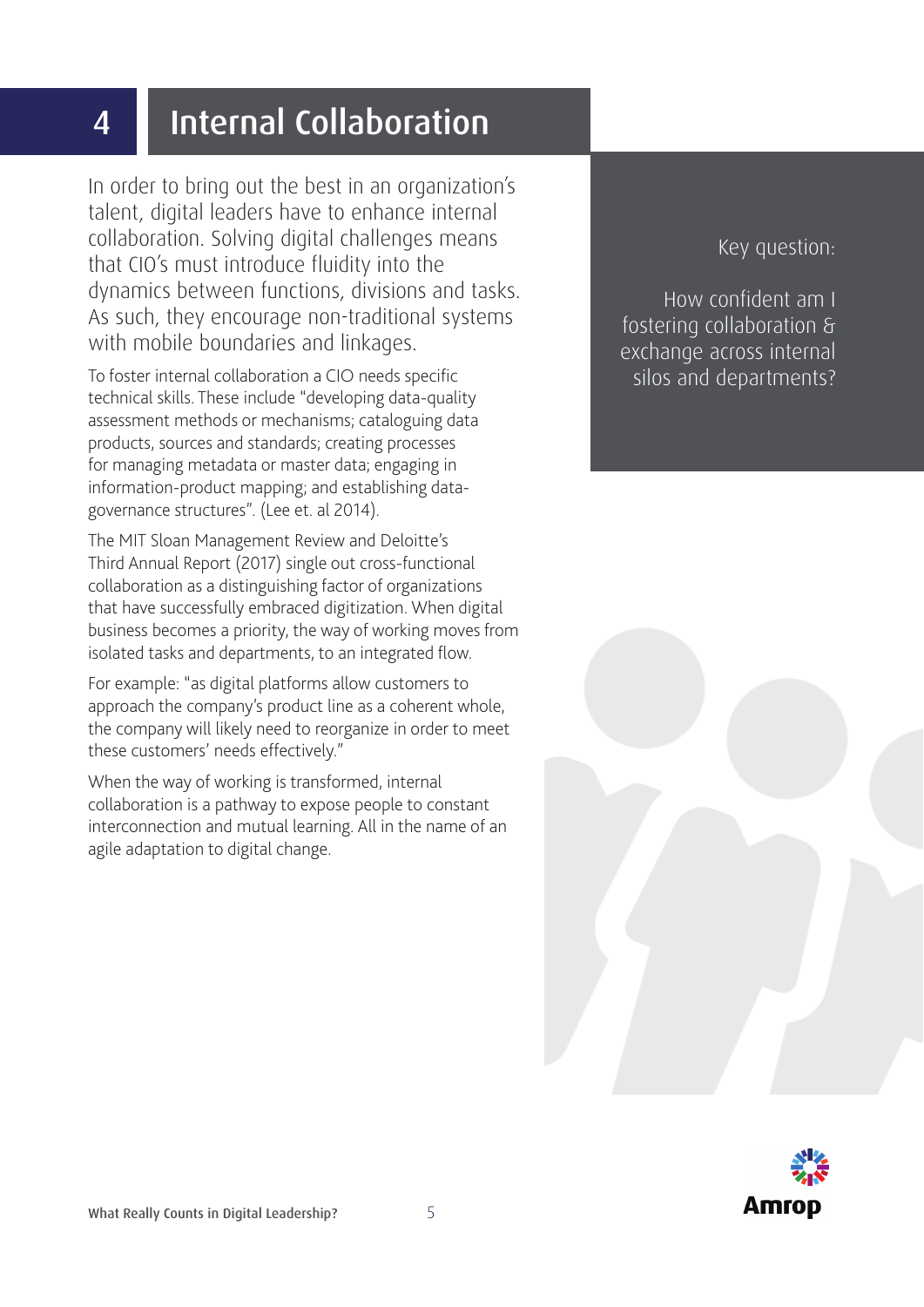## 5 External Orientation

Internal collaboration has a sister — external orientation. The outward-looking CIO can "identify, develop, and sustain external partnerships by working collaboratively on analytics projects" (Wiseman 2017).

External partners can be selected among multiple fields, working on a non-financial, win-win basis with compatible businesses, civic technicians and academics.

Alliances like these can create a flourishing ecosystem for learning and innovation. When external orientation is run in a flexible and agile manner, customers, technology suppliers and providers in the network can blur boundaries in a way that mirrors the fluid dynamics of internal collaboration (Holotiuk & Beimborn 2017).

### 6 Wise Decision-Making

We summarize wise decision-making as 'ethical, responsible and sustainable'. Wise leaders are not just commercially accomplished or cognitively smart, they make responsible decisions and skilfully resolve ethical dilemmas, addressing socioecological challenges in a holistic way. Significant evidence supports the argument for wise leadership, and by association, the wise CIO.

The digital era has raised a host of new dilemmas which the CIO must address. For example, in creating more profitable relationships with consumers, to what extent should consumer data be used to predict (and influence) individual choice? In accessing data, should organizations just comply with the *letter* of the law? Or aim for the *spirit* of the law, restricting data access more than is legally necessary? Given advances in AI and robotics and their potential to gain efficiencies and replace humans, how should digital innovation strike a balance between *profit*, and *people*?

Amrop's Wise Decision-Making Model (2018) addresses factors within a leader's scope of control according to 3 axes: *Self Leadership* (moral compass, cognitive and affective intelligence, bias and risk management), *Motivational Drivers* (leadership and career choices) and *Hygienes* (mindfulness and feedback-seeking practices). Together, these address the leader's propensity to make ethical, responsible and sustainable decisions. The CIO occupies a central position in modern business. So she needs to truly exemplify wise decision-making, transmitting its principles and behaviors into the digitization culture. She sees beyond the technical boundaries of digitization, to its wider, and profound, implications.

#### Key question:

**Amrop** 

To what extent do I emphasize an ethical, responsible and sustainable approach to digitization?

Key question:

To what extent do I encourage an outwardlooking mindset, ensuring we're up to date with digital trends?

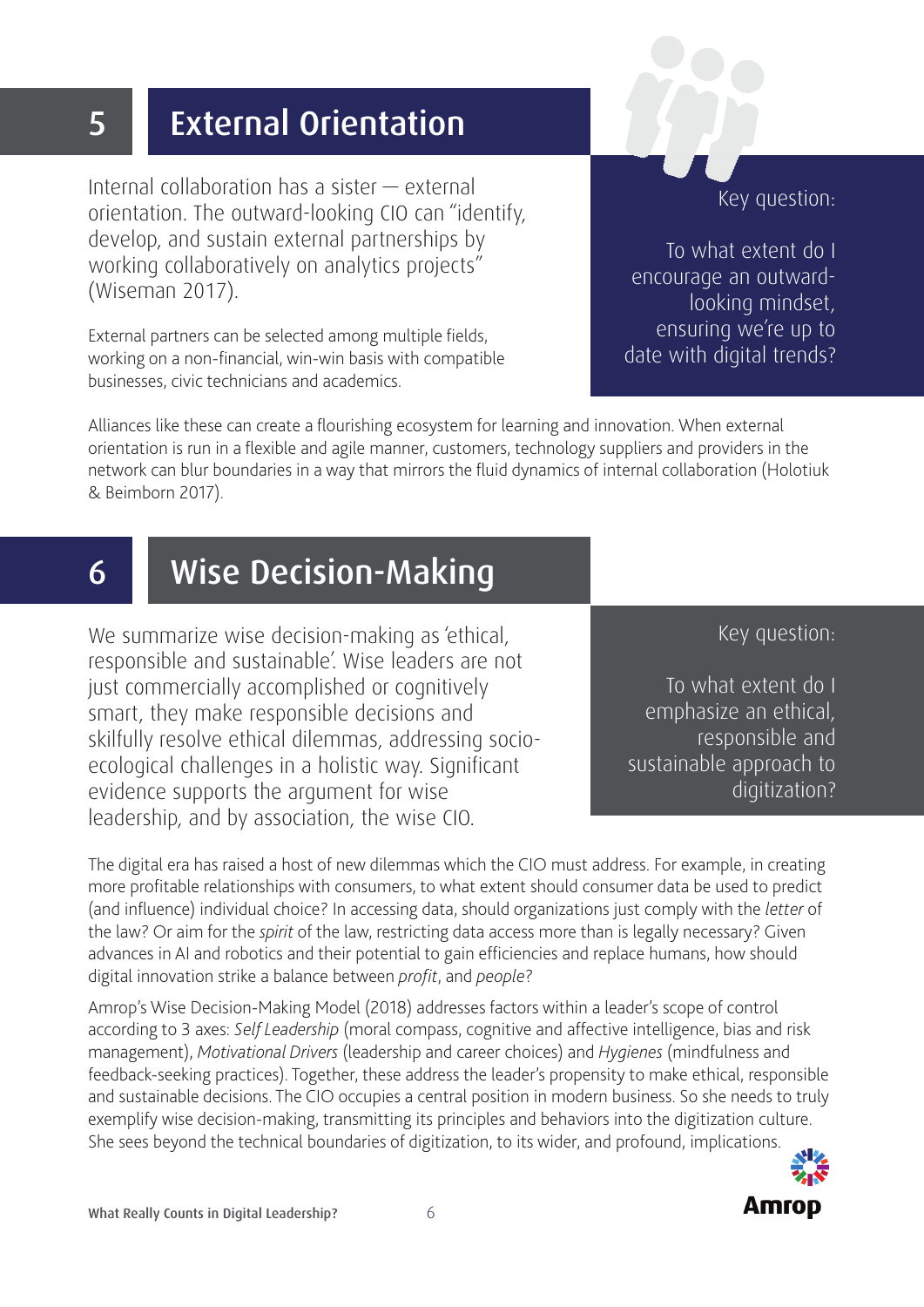# **Digital Culture | 3 Pain Points**



How do digital leaders rate their own competencies?

To test our model and take the temperature of digital leaders concerning their own abilities, we incorporated the ADCM indicators into our 2019 study, inviting digital leaders to self score.

In the Culture dimension, we found 3 indicators in which less than 4 out of 10 digital leaders felt fully confident in their own abilities:

- 1. Talent Management
- 2. Agility
- 3. Wise Decision-Making

To find out more, see our report.



Digitization on Boards 3rd Edition The View From the Frontlines.

www.amrop.com/thought\_leadership

Editing and Design by Steffi Gande.

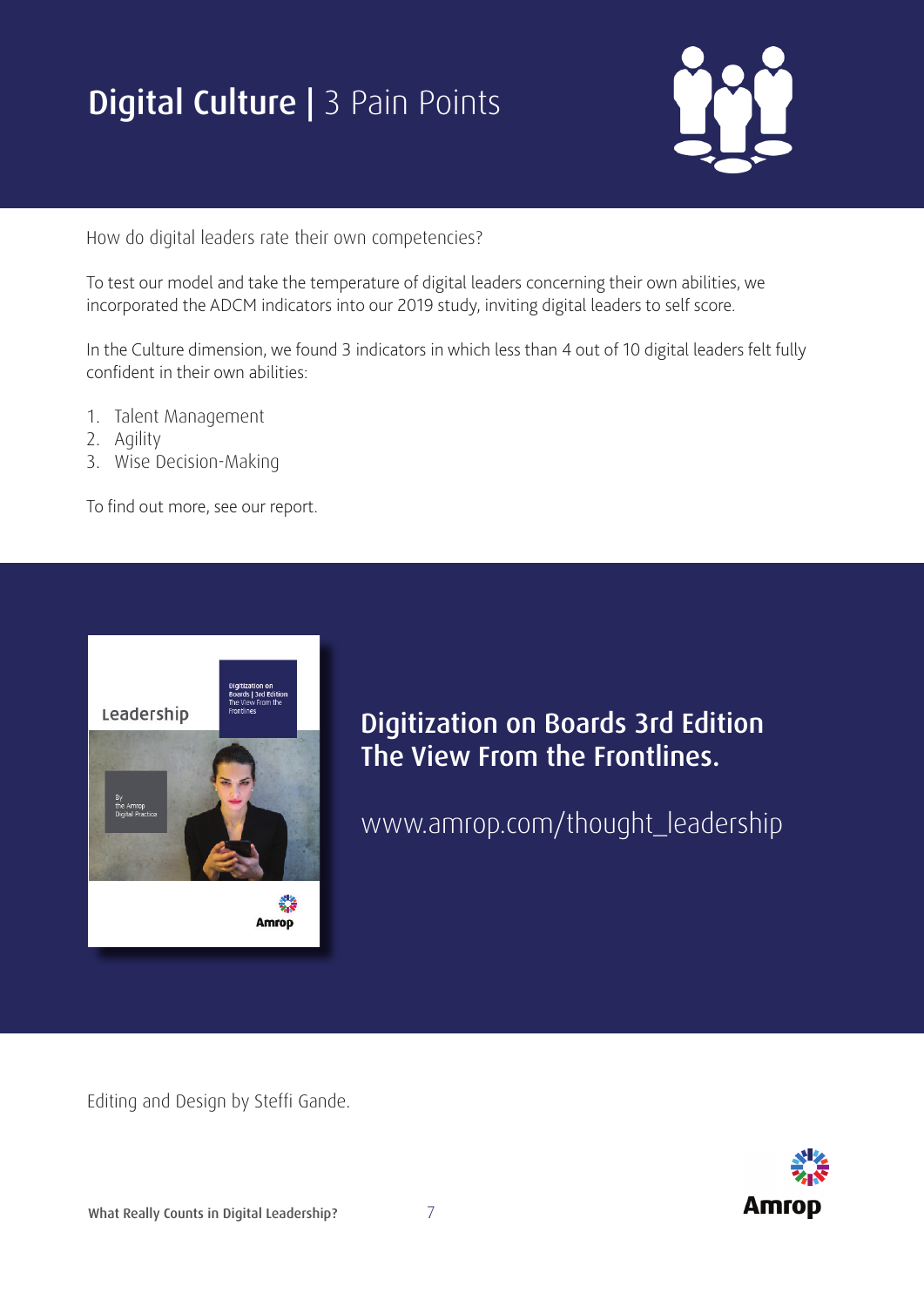#### About the Author

Job Voorhoeve is a Partner in Amrop's Amsterdam office and Leader of Amrop's global Digital Practice.

Job has worked on the cutting edge of technology and organization management for years. His international experience has taught him the ropes about talent-matching and building multidisciplinary teams. "Transformation requires diversity" says Job. Not only in terms of variety in culture, gender, nationality or character. It also requires diversity within each individual leader.

He has senior experience in executive search in Digital, Cloud, Artificial Intelligence, Sales Executives, Cybersecurity and more.

He holds a Masters degree in International Affairs, Political Science from the University of Amsterdam, The Netherlands. As an Amrop Partner, Job has also followed several IMD executive programs.



#### About the Amrop Digital Practice

Amrop's global Digital Practice combines deep sectoral knowledge with local market expertise, backed by global resources and integrated cross border key account management. We have long term partnerships with our clients on the digital transformation journey. Not only in delivering critical assets — the Leaders For What's Next – but in assessing boards and management teams, implementing succession planning and talent management solutions.

- AI/Machine Learning & Big Data Analytics
- Chief Digital Officers (CDO), Chief Information Officers (CIO) and Digital NEDs
- Cyber Information Security Officers (CISO)
- E-Commerce, Sales Executives
- Scale-up, Venture Capital
- Media & Entertainment
- Fintech
- Telco

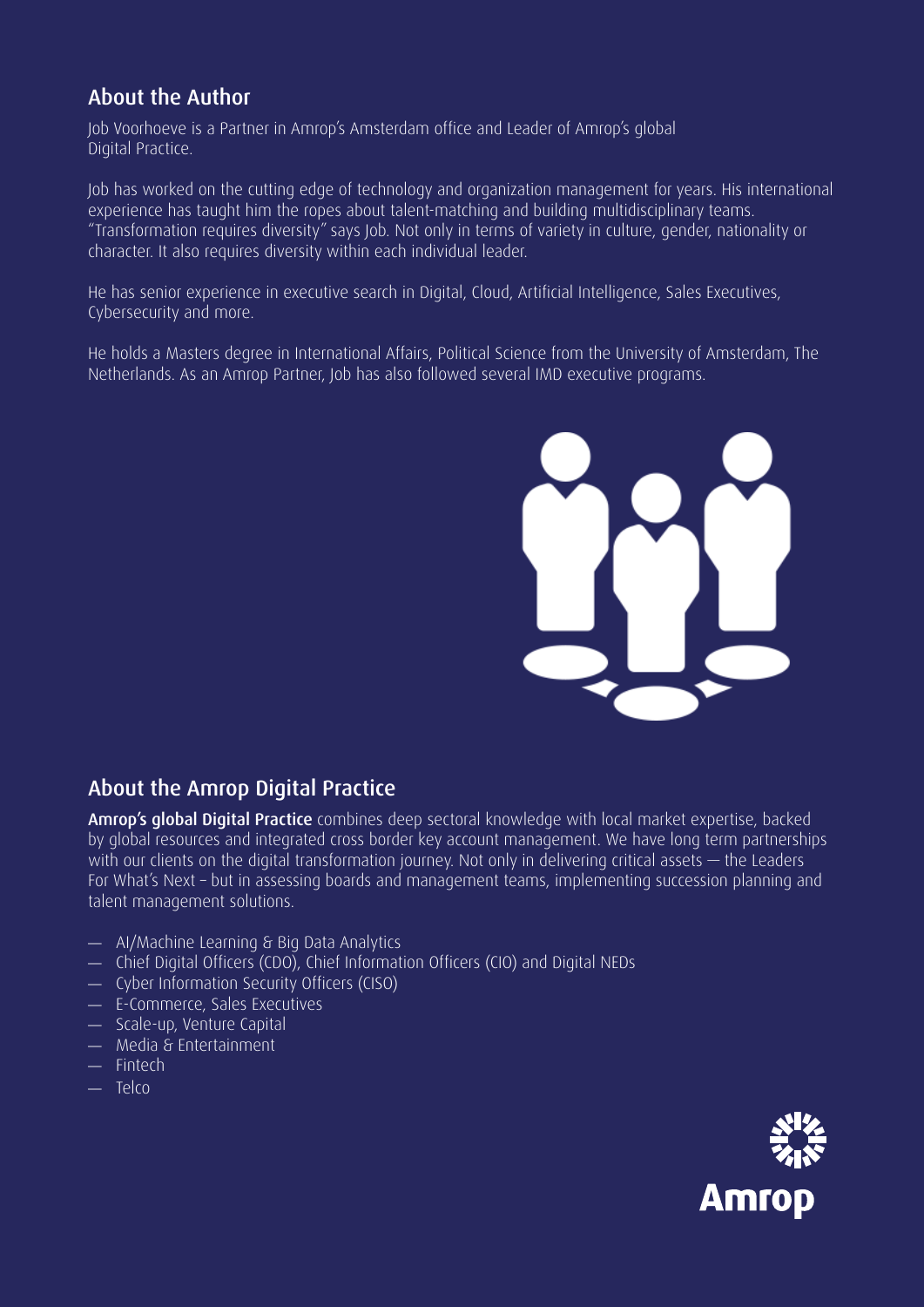#### References

Amrop. (2017). Digitization on Boards Report. Second Edition. Are Boards Ready for Digital Disruption? Amrop (2018). Wise Decision-Making: Stepping Up to Sustainable Performance.

Forløb, S. (2006). Personal Development Guide. Cubiks Intellectual.

Holotiuk, F., & Beimborn, D. (2017). Critical success factors of digital business strategy. Frankfurt School of Finance & Management. 999-1005.

Jordan, J., Joshi, A.M., Wade, M.R., (2018). Digital Distruption and Transformation: What Executives Need to Know. IMD .

Lee, Y., Madnick, S., Wang, R., Wang, F., & Zhang, H. (2014). A Cubic Framework for the Chief Data Officer: Succeeding in a World of Big Data. Working Paper CIS.

Neubauer, R., Tarling, A., & Wade, M. (2017). Redefining Leadership for a Digital Age. Global Center for Digital Business Transformation. CISCO, IMD.

Wiseman, J. (2017). Lessons from Leading CDOs: A Framework for Better Civic Analytics. Civic Analytics Network, Ash Centre for Democratic Governance and Innovation: Cambridge, MA, USA.

#### Further Reading

Amrop. (2017). Digitization on Boards, Second Edition. Are Boards Ready for Digital Disruption?

Bhandari, I. (2017). The CDO: Helping to Harness the Power of Data - THINK Blog.

Bouwman, H., Nikou, S., Molina-Castillo, F. J., & de Reuver, M. (2018). The Impact of Digitalization on Business Models. Digital Policy, Regulation and Governance, 20(2), 105-124.

Büchel, B., & Sorell, M. (2014). Developing a Global Mindset: The Five Keys to Success.

Cloud Standards Customer Council. (2017). Practical Guide to Cloud Computing Version 3.0.

Crawford, D. B. (2012). Becoming a Business-Focused Project Management Leader. Paper presented at PMI® Global Congress 2012 — North America, Vancouver, British Columbia, Canada. Newtown Square, PA: Project Management Institute.

Dahlström, P., Desmet, D., & Singer, M. (2017). The Seven Decisions That Matter in a Digital Transformation: A CEO's Guide to Reinvention. Digital McKinsey article (Feb 2017).

DalleMule, L., & Davenport, T. H. (2017). What's Your Data Strategy?. Harvard Business Review, 95(3), 112-121.

Deloitte. (2012). Vendor Relationship Management, Unlocking Value From Your Outsourcing Vendors. Deloitte Digital and Heads! Executive Consultancy. (2015). Survival Through Digital Leadership.

Denison, D., Narasimhan, A., & Piskorski, M. (2018). Designing a High Performance Organization.

Dumeresque, D. (2014). The Chief Digital Officer: Bringing a Dynamic Approach to Digital Business. Strategic Direction, 30(1), 1-3.

England, D. (2016). A CIO's Guide to Improving Vendor Management.

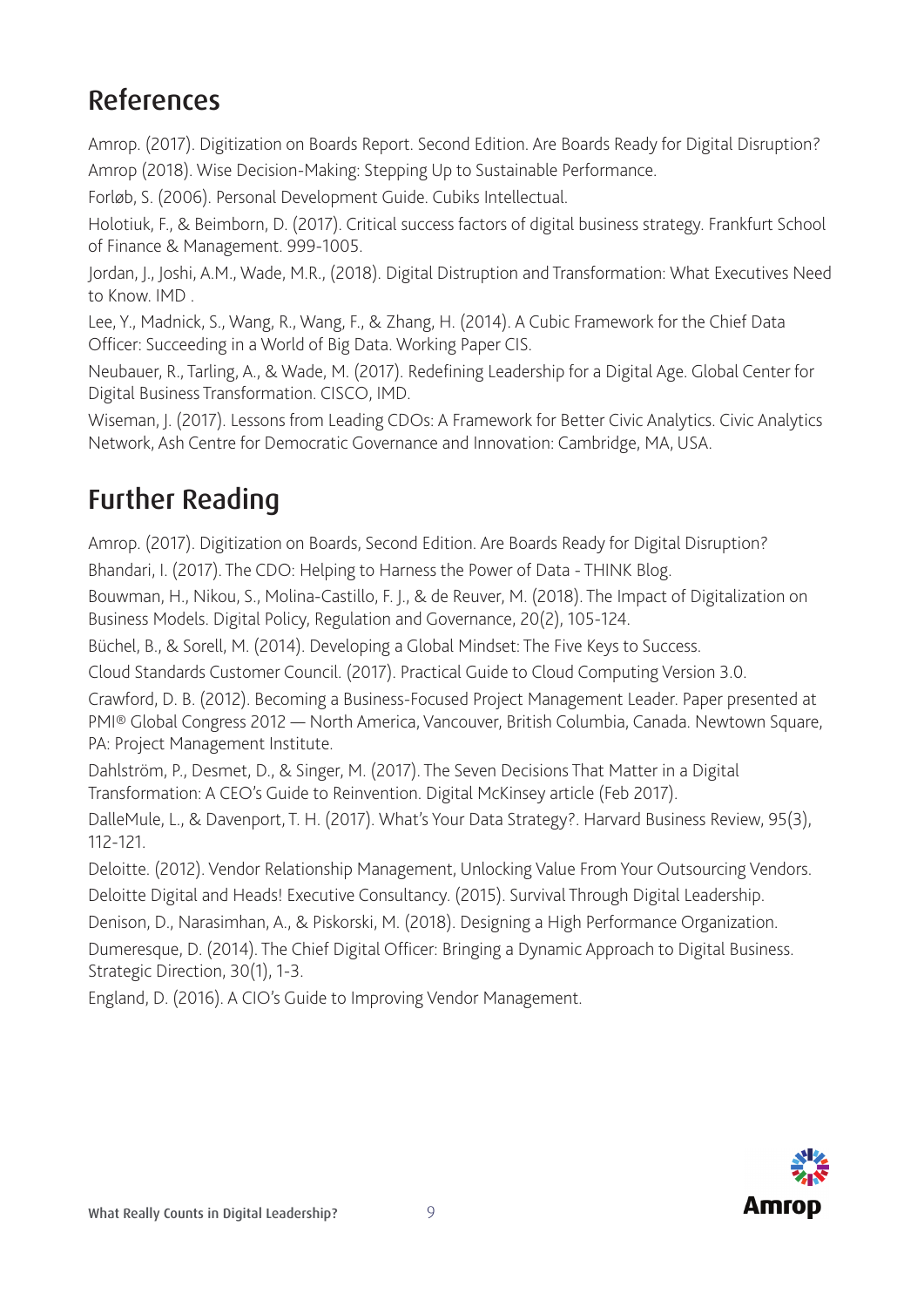Gino, F., & Staats, B. (2015). Why Organizations Don't Learn. Harvard Business Review, 93(11), 110-118.

Haffke, I. (2017). The Implications of Digital Business Transformation for Corporate Leadership, the IT Function, and Business-IT Alignment (Doctoral dissertation, Technische Universität Darmstadt).

Horlacher, A., & Hess, T. (2016, January). What Does a Chief Digital Officer do? Managerial Tasks and Roles of a New C-Level Position In the Context of Digital Transformation. In 2016 49th Hawaii International Conference on System Sciences (HICSS)(pp. 5126-5135). IEEE.

Institute of International Finance. McKinsey & Company. (2017). The Future of Risk Management in the Digital Era.

Kane, G., Palmer, D., Phillips, A., Kiron, D. and Buckley, N. (2017). Achieving Digital Maturity. Adapting Your Company to a Changing World. [online] MIT Sloan Management Review.

Kiron, D. (2018). Why Your Company Needs More Collaboration. [online] MIT Sloan Management Review.

Kolko, J. (2015). Design Thinking Comes of Age. Harvard Business Review

MacCormack, A., Lagerstrom, R., Dreyfus, D., & Baldwin, C. (2015). Building the Agile Enterprise: IT Architecture, Modularity and the Cost of IT Change.

Matt, C., Hess, T., & Benlian, A. (2015). Digital Transformation Strategies. Business & Information Systems Engineering, 57(5), 339-343.

Singh, A., & Hess, T. (2017). How Chief Digital Officers Promote the Digital Transformation of their Companies. MIS Quarterly Executive, 16(1).

Vermeulen, F., & Barkema, H. (2004). How Firms Shape Managers: The Influence Of Strategy on Top Managers' Turnover. London Business School.

Weinrich, T. (2017). Reviewing Organizational Design Components for Digital Business Strategy.